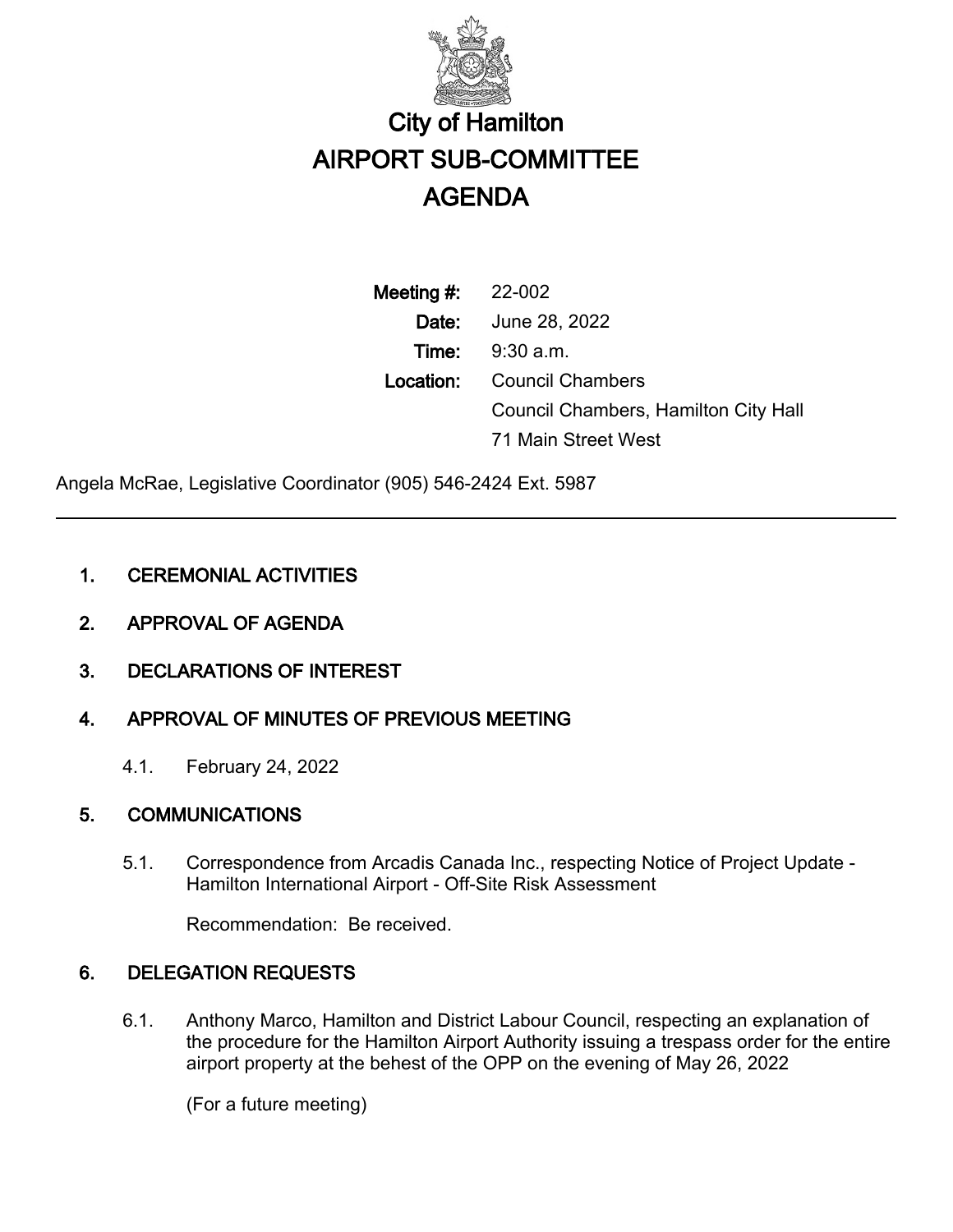#### Page 2 of 3

## 7. CONSENT ITEMS

7.1. Airport Sub-Committee - Terms of Reference

Note: Approved by Council on June 8, 2022

7.2. John C. Munro Hamilton International Airport - Conventional Transit Service Levels and Ridership (PW22057) (City Wide)

#### 8. STAFF PRESENTATIONS

8.1. Cathie Puckering, President and CEO, John C. Munro Hamilton International Airport - The Runway Quarterly Update

#### 9. PUBLIC HEARINGS / DELEGATIONS

- 10. DISCUSSION ITEMS
- 11. MOTIONS
- 12. NOTICES OF MOTION

## 13. GENERAL INFORMATION / OTHER BUSINESS

- 13.1. Amendment to the Outstanding Business List:
	- 13.1.a. Items Considered Complete and Needing to be Removed:

2022 - 2023 John C. Munro Hamilton International Airport - City of Hamilton Joint Marketing Incentives (PED22063) (City Wide) That staff be directed to investigate Hamilton Street Railway (HSR) ridership to the John C. Munro Hamilton International Airport, to include information on frequency, capacity loads, and stop locations and report back to the Airport Sub-Committee. Added: February 24, 2022 - at Airport Sub-Committee - Item 10.1 Completed: June 28, 2022 - at Airport Sub-Committee - Item 7.2 OBL Item: 22-A

## 14. PRIVATE AND CONFIDENTIAL